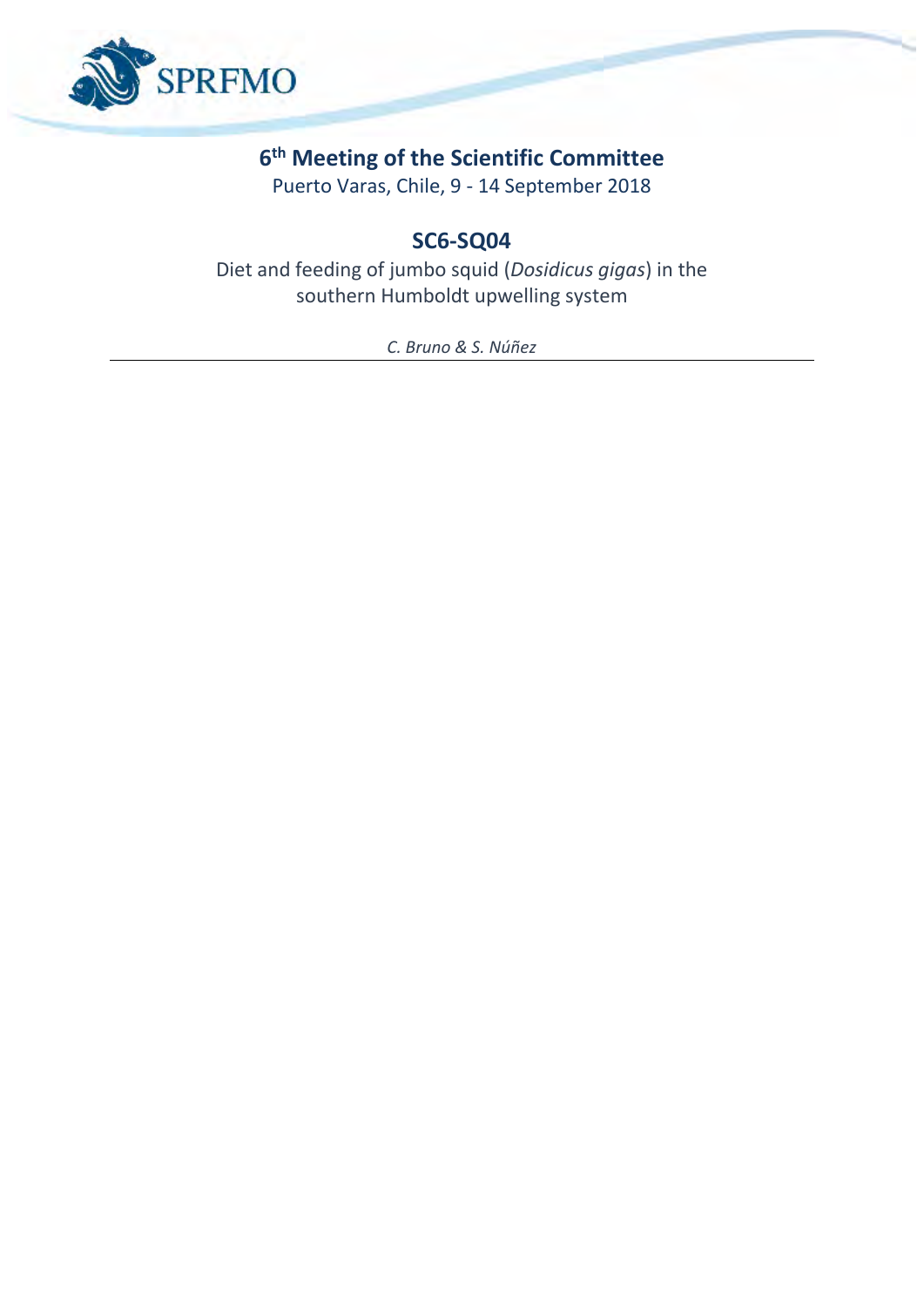## **DIET AND FEEDING OF JUMBO SQUID (***Dosidicus gigas***) IN THE SOUTHERN HUMBOLDT UPWELLING SYSTEM**

C. Bruno & S. Núñez

Departamento de Pesquerías. Instituto de Investigación Pesquera. P.O. Box 350, Talcahuano, Chile. [cbruno@inpesca.cl,](mailto:cbruno@inpesca.cl) [snunez@inpesca.cl.](mailto:snunez@inpesca.cl)

## **SUMMARY**

The trophic spectrum of 2,672 jumbo squid (Dosidicus gigas) individuals collected by scientific observers onboard fishing vessels in coastal waters of central-south Chile was analyzed. The analysis of diet was carried out during 2014-2017 on a size range between 35-99 cm MDL. A total of 28 prey items (13 fish, 10 crustaceans, 5 mollusks) were determined, with higher values of relative importance index for crustaceans (mainly euphausiids= 14.5%), fishes (*Diaphus* sp.= 8.1, *Lampanyctus* sp.= 4.6%, Teleostei indeterminate= 3.9%, *Merluccius gayi*= 3.2%), and mollusks (*D. gigas*= 44.6%).

Trophic diversity was higher during  $2014-2015$  (H<sup> $\text{--}$ </sup> 1.706-1.484) according to the occurrence of 19-20 preys, while less diversity values (H'= 0.814-0.878) were observed during 2016-2017 due to a lower number of preys (7), dominated by common hake and jumbo squid (cannibalism), describing a generalist trophic behavior during 2014-2015.

Cluster analysis of preys showed that the smaller size-group (G1,  $\leq 50$  cm MDL) consumed crustaceans (mainly euphausiids), the intermediate size-groups (G2-G3, 51- 70 cm MDL) mainly predated on myctophiids and squids, and the large-size groups (G4-G5, >70 cm MDL) consumed squids (cannibalism) and fish (especially myctophiids).

### **INTRODUCTION**

The diet of the cephalopods and particularly of Family Ommastrephidae, places them within higher trophic levels (Velasco *et al*. 2001), showing high energetic requirements due to their high growth rates (Boyle & Boletzky 1996), and exhibiting an opportunistic trophic behavior on a wide variety of prey (Rodhouse & Nigmatullin 1996). In marine ecosystems, populations of cephalopods can respond rapidly to natural or anthropogenic environmental changes, observing strong interannual fluctuations in population size (Beddington *et al*. 1990).

The jumbo squid (*D. gigas*) has been described as an active predator mainly on copepods, amphipods, euphausiids, pelagic shrimp, heteropods, squids, and fish, including cannibalism (Nigmatullin *et al*. 2001, Markaida & Sosa-Nishizaki 2003, Nigmatullin *et al*. 2001). This species shows diet changes during ontogeny, feeding on zooplankton (juveniles) and fish and cephalopods (adults) (Nigmatullin *et al*. 2001). Changes in the trophic spectrum have also been observed with the size increasing cannibalism (Markaida & Sosa-Nishizaki 2003), and diet can also fluctuate seasonally and geographically (Cubillos *et al*. 2004). Likewise, it has been shown that specimens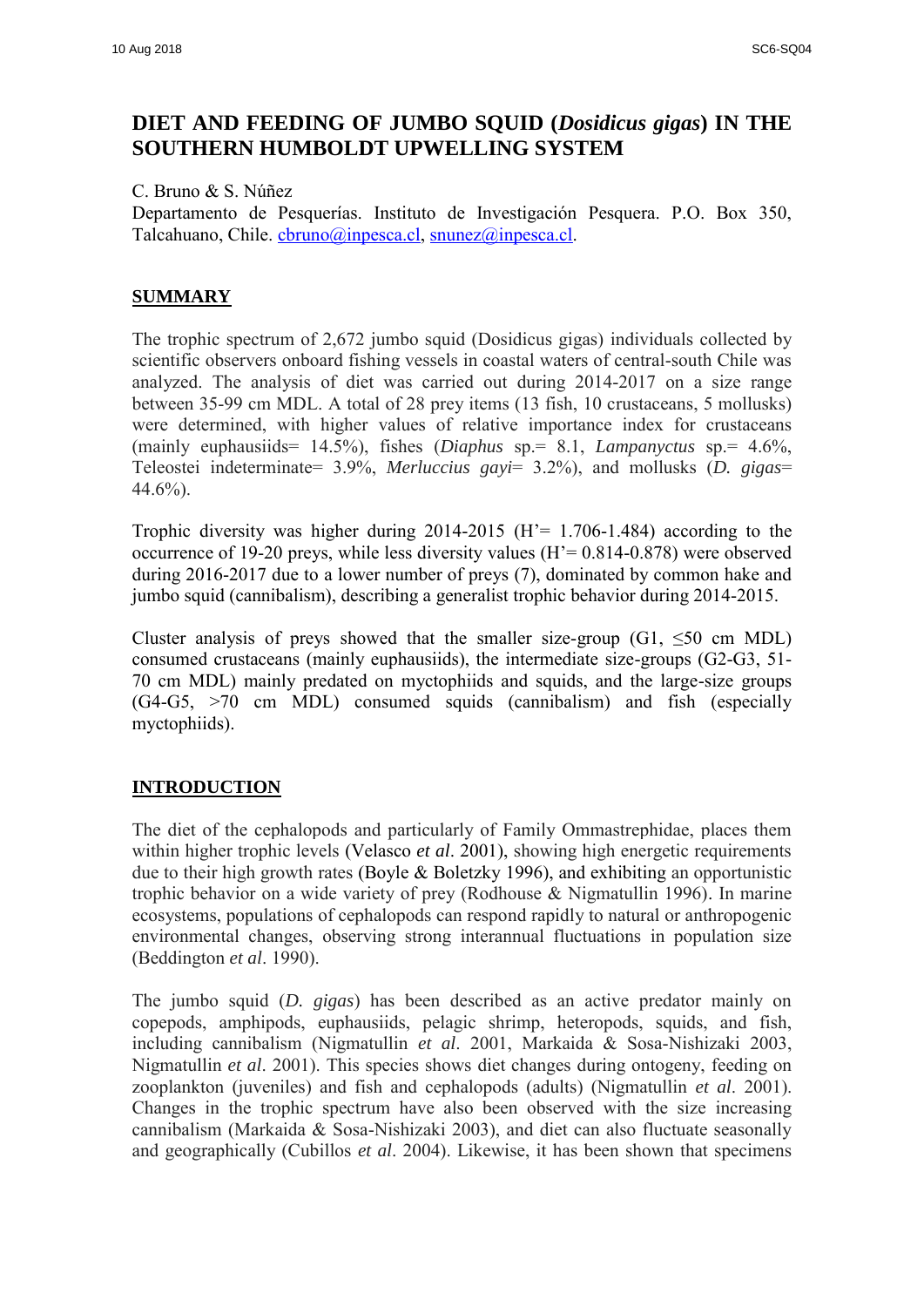of jumbo squids between 20 and 40 cm MDL exhibit a daily feed ratio of 3.9 g/day, which implies removing annually 1.42 times their own biomass.

In Chile, information about dietary habits and quantitative estimates of jumbo squid consumption has been scarce. Some authors have reported that jumbo squid diet consists of crustaceans, conger eels (*Genypterus chilensis* and *G. blacodes*), common hake (*Merluccius gayi*), sardine (*Sardinops sagax*), Jack mackerel (*Trachurus murphyi*) and squid (probably *Loligo gahi*), including cannibalism (Wilhelm 1951, Fernández & Vásquez 1995, Tascheri 2002, Arancibia *et al*. 2007) Likewise, Cubillos *et al*. (2004) determined spatial variations in the diet of *D. gigas*, dominated by horse mackerel (*T. murphyi*) in oceanic waters, and other fishes, *v g*., hake (*Merluccius gayi*), hake (*Macruronus magellanicus*) ) and sea bream (*Epigonus crassicaudus*) in coastal zones. On the other hand, it has been observed that the consumption/biomass (Q/B) ratio in the oceanic zones is different seasonally: 1.12 (spring) and 3.71 (summer), and very similar in the coastal waters: 1.34 (winter) and 1.35 (spring).

Recent studies of the life history and population dynamics of jumbo squid show a broad trophic spectrum, with  $\sim$ 12 to 17 main preys in central and south-central Chile, respectively, confirming the consumption of different species of fish (mictophiids, common hake, anchovy, common sardine, Jack mackerel), as well as crustaceans (including euphausiids) and cephalopods (squids), verifying a strong contribution of cannibalism (Arancibia *et al*. 2016).

## **DATA AND METHODS**

This working document summarized the information of diet and trophic behavior of jumbo squid obtained from the Monitoring Program of jumbo squid (*Dosidicus gigas*) developed by the Instituto de Investigación Pesquera (Inpesca, Fisheries Research Institute). The sampling of jumbo squid for stomach content analysis was carried out by scientific observers aboard industrial fishing vessels between January 2014 and August 2017. Fishing trawls were carried out between 35°30'S and 38°30'S, and between 20 and 40 nm from the coast (**Figure 1**). The number of collected jumbo squids specimens per year was 1451 (2014), 373 (2015), 513 (2016) and 335 (2017).

The analysis of jumbo squid diet was based on the methodology described by Markaida (2011) and Markaida & Sosa.Nishizaki (2003). The relationship between both the stomach content and body weight was determined by the gut fullness index (Rasero *et al*. 1995), and a qualitative scale of digestion was also applied (Jackson *et al*. 1998). The occurrence frequency of prey was determined following to Hyslop (1980), and the relative importance index (Pinkas *et al*., 1971, modified by Arancibia *et al*., 1995) was used to evaluate the importance of prey in jumbo squid stomachs. On the other hand, the diet of jumbo squids was analyzed by range of predator sizes considering groups of 10 or 20 cm of mantle dorsal longitude (MDL). Likewise, the prey items were analyzed spatially and temporally according to Pennington *et al*. (1982). Finally, trophic heterogeneity was determined by the diversity index (Shannon-Wiener), assigning a euryphagic trophic behavior (high H' values) or stenophagic trophic behaviour (low H' values) according to Berg (1979).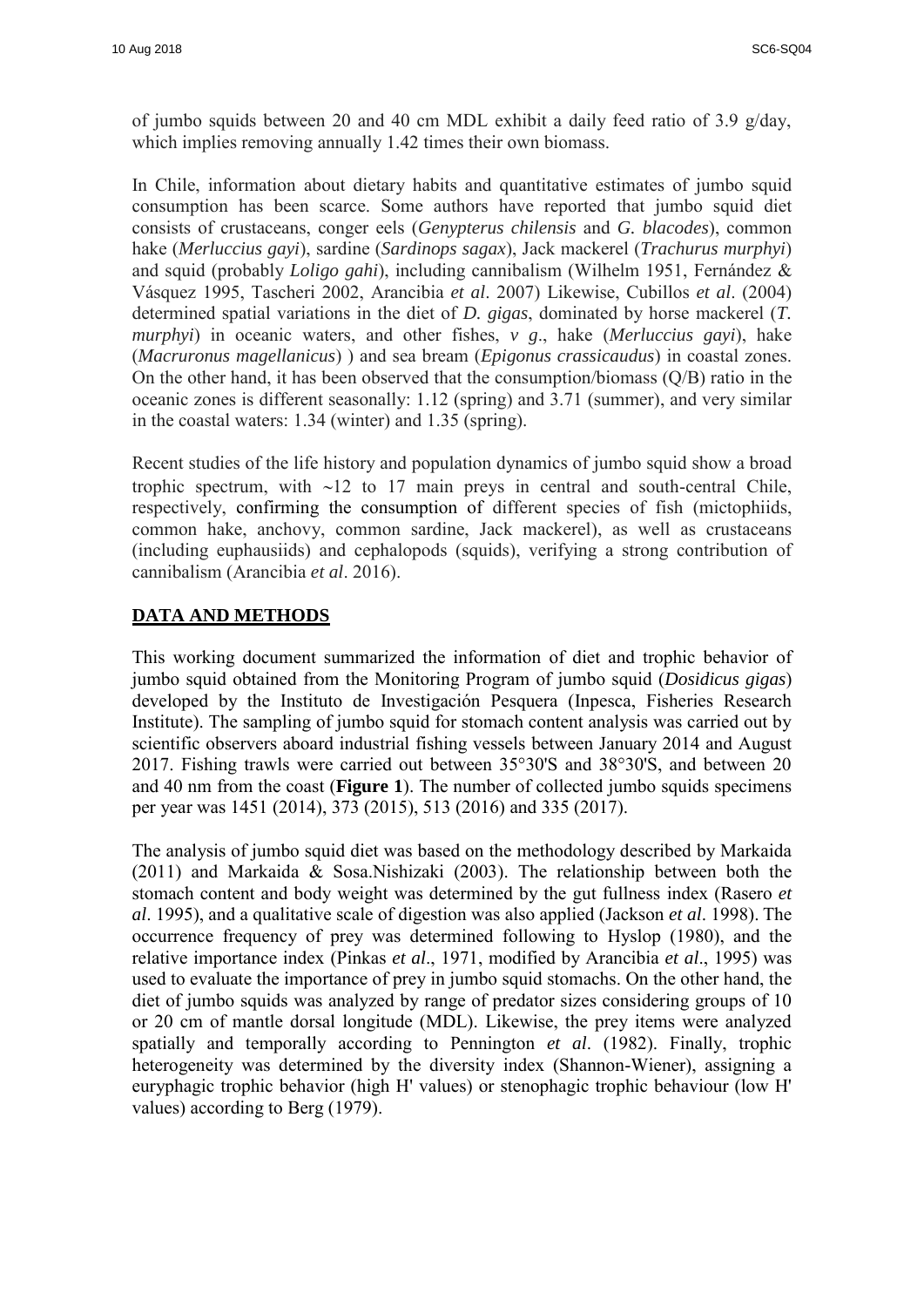

Figure 1. Fishing sets of jumbo squids in coastal waters of central-south Chile during 2014-2017 (from Instituto de Investigación Pesquera).

### **RESULTS AND DISCUSSION**

A total of 2,672 jumbo squids stomachs collected during 2014-2017 were analyzed, verifying a 65.5% of stomachs with gastric content (Figure 2). A high number of stomachs was analyzed during  $2014$  (n= 1451), while during  $2015-2017$  a significantly lower number was analyzed (n= 335-513). A highest percentage of stomachs with content ( $>70\%$ ) was also observed in 2014 and 2015, and lower percentages ( $\leq 40\%$ ) was observed in 2016-2017. Likewise, a high percentage (>90%) of empty or almost empty stomachs was observed during 2014-2017 (Figure 3).



**Figure 2**. Number of stomachs of jumbo squids (empty and with contents) analyzed for 2014-2017 period.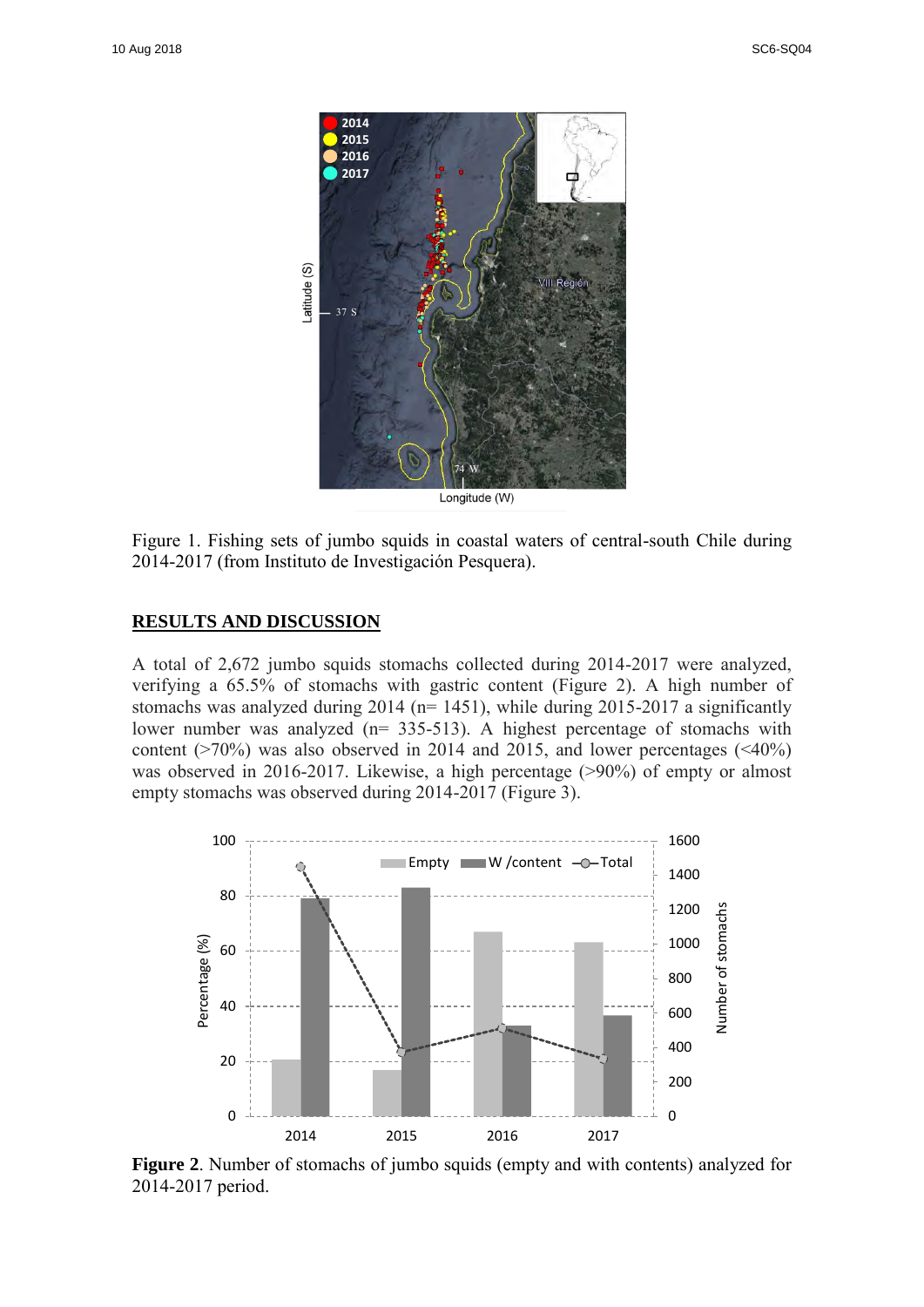

Figure 3. Gut fullness of jumbo squid stomachs collected in the coastal region of central-south Chile during 2014-2017 (n=2672).

Table I shows the jumbo squid prey composition during 2014-2017, highlighting 13 taxa of fish (especially myctophids), 10 crustaceans and 5 taxa of mollusks. In addition, Table I also shows the relative importance index of jumbo squid preys for 2014-2017, revealing a diet composed by crustaceans (mainly euphausiids= 14.5%), fishes (*Diaphus* sp.= 8.1, *Lampanyctus* sp.= 4.6%, Teleostei indeterminate= 3.9%, *Merluccius gayi*= 3.2%), and mollusks (*D. gigas*= 44.6%), coinciding with observed by Arancibia *et al*. (2016). On the other hand, Figure 4 shows a Fullness Weigth Index (FWI) of jumbo squid stomachs showing a low interannual variability  $\sim 0.1$  and 0.2 (n = 2007). An estimate of the daily food ration was made for 2014 ( $n = 1451$ ), as a fraction of body weight, showing values between 1.9 and 3.8% of the predator weight, similar to that reported by Cubillos *et al*. (2004) and Arancibia *et al*. (2007).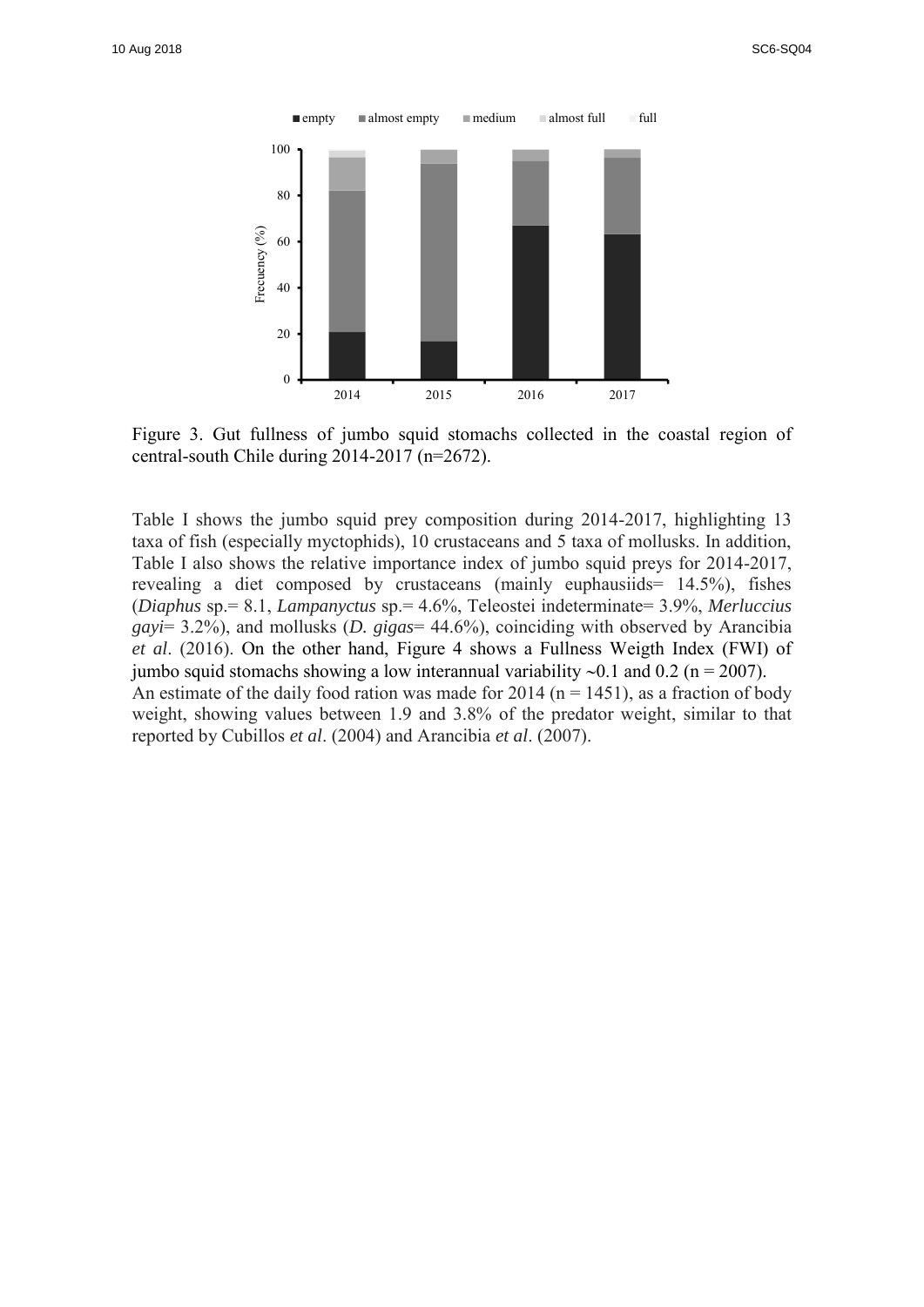**Table I**. Frequency (number and weight) and Relative Importance Index (RII, %) of preys in jumbo squid stomachs collected in the center-south region of Chile during 2014-2017. Jumbo Squid Monitoring Program (Inpesca).

|                  | <b>Prevs</b>            | $\%$ F | $\% N$ | $\%W$ | $\%$ RII |
|------------------|-------------------------|--------|--------|-------|----------|
| <b>Teleostei</b> | Vinciguerria lucetia    | 0.3    | 1.1    | 0.1   | 0.1      |
|                  | Mictophidae             | 1.1    | 2.7    | 0.7   | 0.8      |
|                  | Notoscopelus sp         | 0.1    | 0.2    | 0.0   | 0.0      |
|                  | Lampanyctus sp          | 1.8    | 10.7   | 0.4   | 4.6      |
|                  | Lampadena sp            | 0.0    | 0.0    | 0.0   | 0.0      |
|                  | Diaphus sp              | 1.6    | 21.4   | 0.7   | 8.1      |
|                  | Hygophum sp             | 0.1    | 0.1    | 0.0   | 0.0      |
|                  | Teleostei indeterm.     | 4.2    | 2.3    | 7.1   | 3.9      |
|                  | Coelorhynchus sp        | 0.0    | 0.0    | 0.0   | 0.0      |
|                  | Merluccius gayi         | 2.4    | 3.2    | 5.9   | 3.2      |
|                  | Engraulis ringens       | 0.1    | 0.1    | 0.0   | 0.0      |
|                  | Strangomera bentincki   | 0.7    | 3.3    | 1.9   | 1.0      |
|                  | Normanichthys crockeri  | 0.7    | 9.9    | 0.5   | 1.8      |
| Crustacea        | Euphausiacea            | 4.2    | 14.4   | 1.8   | 14.5     |
|                  | Mysis larvae            | 0.6    | 11.3   | 0.0   | 1.6      |
|                  | Megalopa                | 0.2    | 0.1    | 0.0   | 0.0      |
|                  | Crustaceans eggs        | 0.0    | 9.1    | 0.0   | 0.0      |
|                  | Hyperidea               | 0.8    | 0.3    | 0.0   | 0.1      |
|                  | Gammaridea              | 0.0    | 0.1    | 0.0   | 0.0      |
|                  | Stomatopoda (juveniles) | 0.6    | 1.7    | 0.1   | 0.3      |
|                  | Pleurodoncodes monodon  | 0.1    | 0.0    | 0.0   | 0.0      |
|                  | Decapoda                | 3.8    | 1.7    | 1.3   | 1.8      |
|                  | Crustacea indeterm.     | 21.5   | 0.0    | 13.5  | 3.2      |
| <b>Mollusca</b>  | Dosidicus gigas         | 25.9   | 6.0    | 37.7  | 44.6     |
|                  | Todarodes filiippovae   | 0.2    | 0.0    | 0.8   | 0.2      |
|                  | Gonatus antarticus      | 0.0    | 0.0    | 0.0   | 0.0      |
|                  | Indeterminate           | 0.1    | 0.0    | 0.1   | 0.0      |
|                  | Cephalopoda indeterm.   | 40.5   | 0.4    | 27.3  | 10.2     |



region of central-south Chile, during 2014-2017 (n= 2007). Vertical bars= standard deviation.

Table II shows the annual diversity and dominance index determined during 2014-2017. Diversity values were higher during  $2014-2015$  (H<sup> $\approx$ </sup> 1.706-1.484) according to 19-20 preys, while they were lower (H'= 0.814-0.878) during 2016-2017 due to a lower number of preys (7) dominated by common hake and jumbo squid (cannibalism).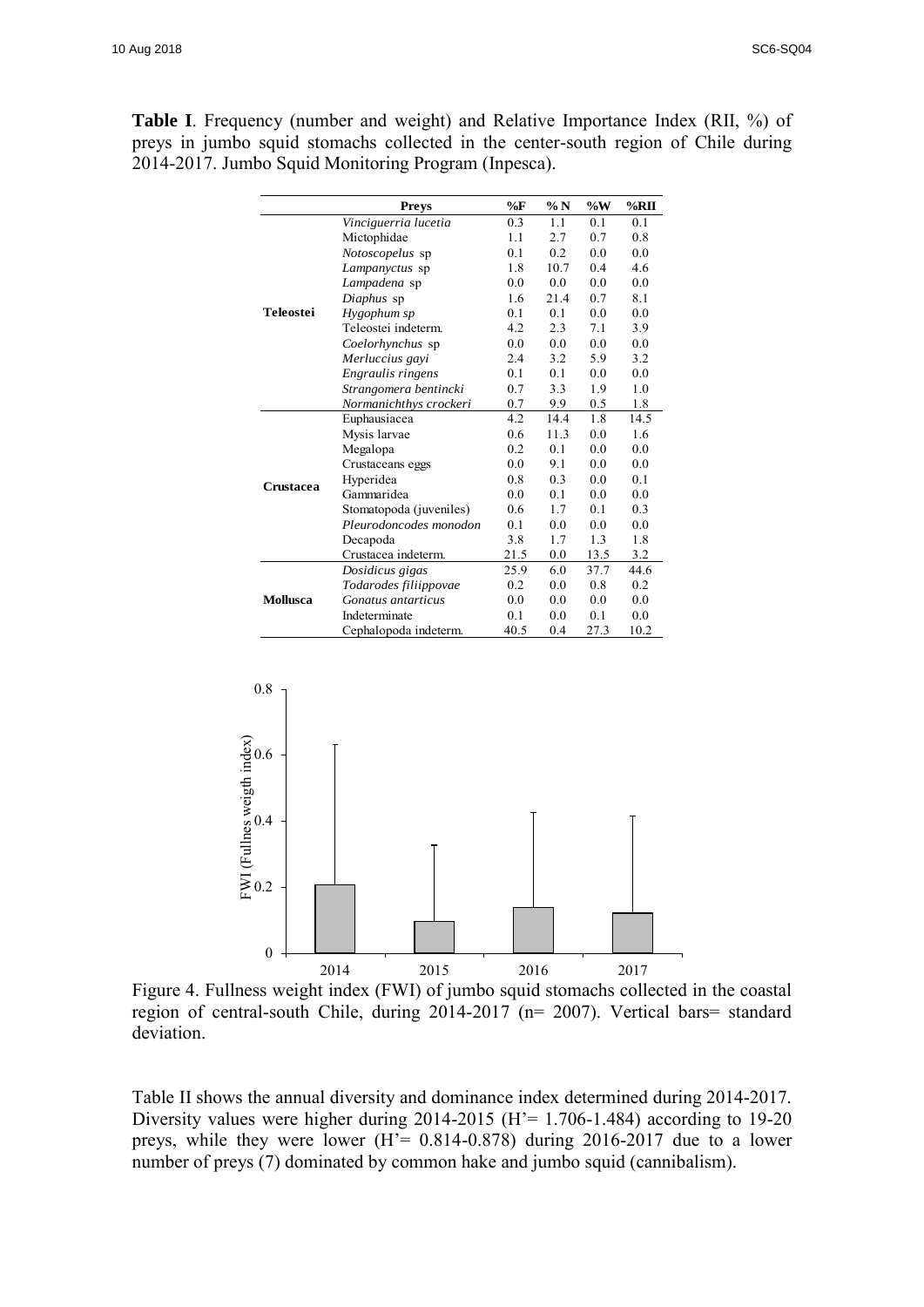The comparison of frequency (in weight) for three most important prey categories of *D. gigas*, *i e*., fish, cephalopods and crustaceans during 2014-2017 (Figure 5), showed: a) the domain of cephalopods (*D. gigas*) (>60% contribution) with low inter-annual variability, b) higher contribution of fish during 2016-2017, and c) an increase of crustaceans in 2014 ( $\sim$ 20%).

Table II. Index of diversity (Shannon-Wiener) and dominance of *D. gigas* preys during 2014-2017 off central-south Chile.

|      | Diversity | Dominance |
|------|-----------|-----------|
| 2014 | 1.706     | 0.238     |
| 2015 | 1.484     | 0.302     |
| 2016 | 0.814     | 0.572     |
| 2017 | 0.878     | 0.531     |



Figure 5. Contribution of cephalopods, fishes and crustaceans in jumbo squid diet for specimens collected during 2014-2017.

Figure 6. Shows a cluster analysis of *D. gigas* preys categorized by size, observing three major groups. The smaller size-group (G1,  $\leq 50$  cm MDL) consumed crustaceans (mainly euphausiids), the intermediate size-groups (G2-G3, 51-70 cm MDL) mainly predated on myctophiids and squids, and the large-size groups (G4-G5, >70 cm MDL) consumed squids (cannibalism) and fish (especially myctophiids).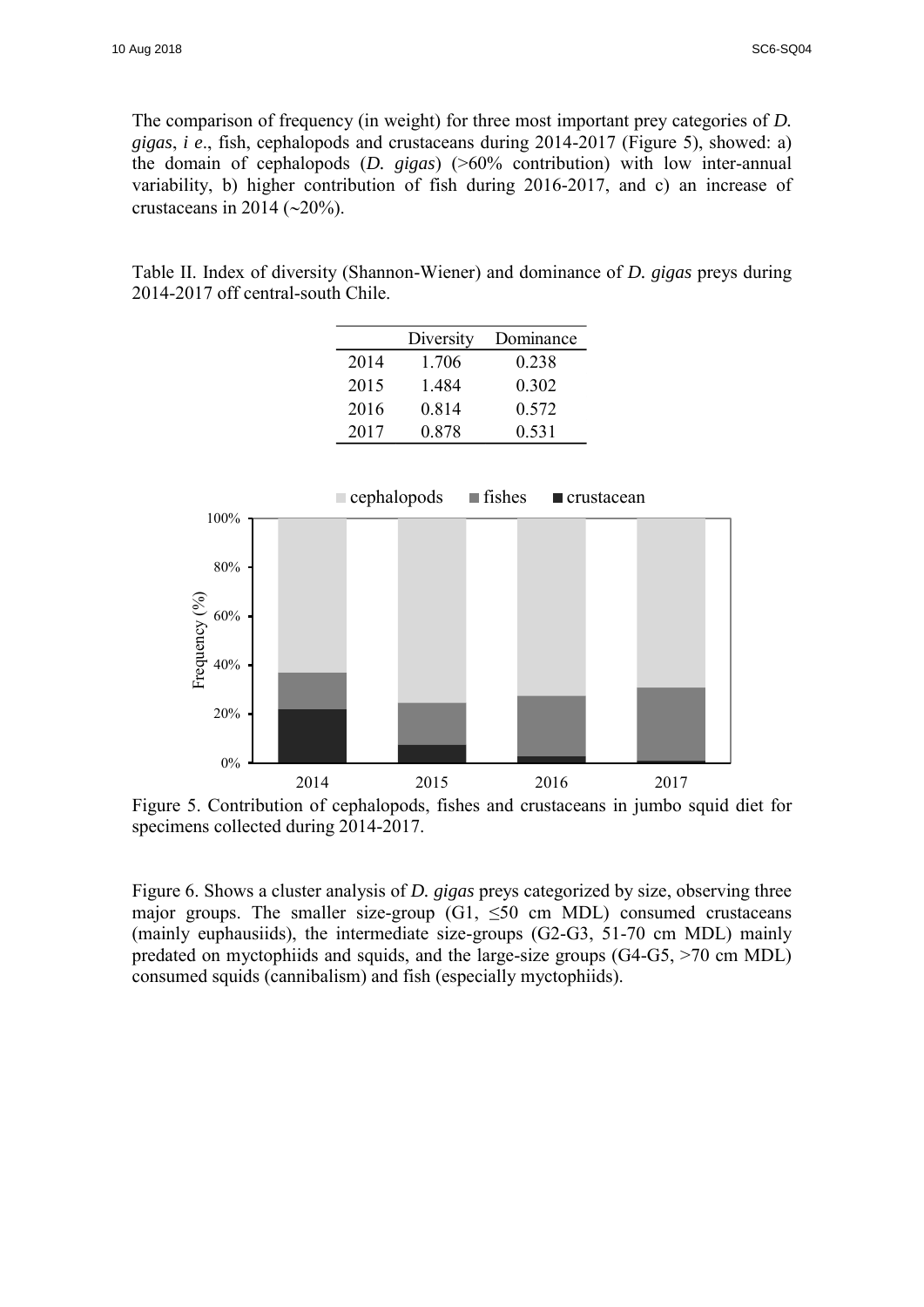

Figure 6. Classification tree (dendrogram) for *D. gigas* preys categorized by size-class.  $(G1 = 540-50$  cm MDL,  $G2 = 51-60$  cm,  $G3=61-70$  cm,  $G4 = 71-80$  cm and  $G5\geq 81$  cm MDL).

### **REFERENCES**

Arancibia, H., L. Miranda, S. Núñez, G. Vásquez & E. Yánez. 1995. Determinación de las relaciones tróficas en el recurso jurel. En: Arancibia, H., L. Vilugrón y D. Arcos (Eds.). Estudio biológico pesquero sobre el recurso jurel en la zona centro-sur, V a IX Regiones. Informe Final, Proyecto FIP 018-93. Organismo ejecutor: Instituto de Investigación Pesquera VIII Región S.A.

Arancibia, H., M. Barros, S. Neira, U. Markaida, C. Yamashiro, L. Icochea, C. Salinas, L. Cubillos, Ch. Ibáñez, R. León, M. Pedraza, E. Acuña, A. Cortés & V. Kesternich. 2007. Informe Final Proyecto FIP 2005-38. Análisis del impacto de la jibia en las pesquerías chilenas de peces demersales. Universidad de Concepción / Universidad Católica del Norte, 299 p. + Anexos

Arancibia H., M. Barros, S. Neira, R. Alarcón, A. Gretchina, A. Yáñez, C. Ibáñez, L. Cisternas, A. Zúñiga, C. Bruno, N. Alegría, E. Acuña y A. Cortés. 2016. Informe Final Proyecto FIP 2013- 18. Historia de vida y dinámica poblacional de jibia en aguas nacionales. Universidad de Concepción / INPESCA / UCN, 386 p. + Anexos.

Berg. J, 1979. Discussion of methods of investigating the food of fishes, with reference to a preliminary study of the prey of *Gobiusculus flavescens* (Gobiidae).Marine Biology 50, 263- 273 .

Boyle P. R; S. V. Boletzky.1996. Cephalopod populations: definition and dynamics. Biological sciencies.

Cubillos L, Ibáñez CM, González C, Sepúlveda A (2004) Pesca de jibia (*Dosidicus gigas*) con red de cerco entre la V y X Regiones, año 2003 (Project research). Inst Invest Pesq VIII Region, Talcahuano (Chile), pp 48.